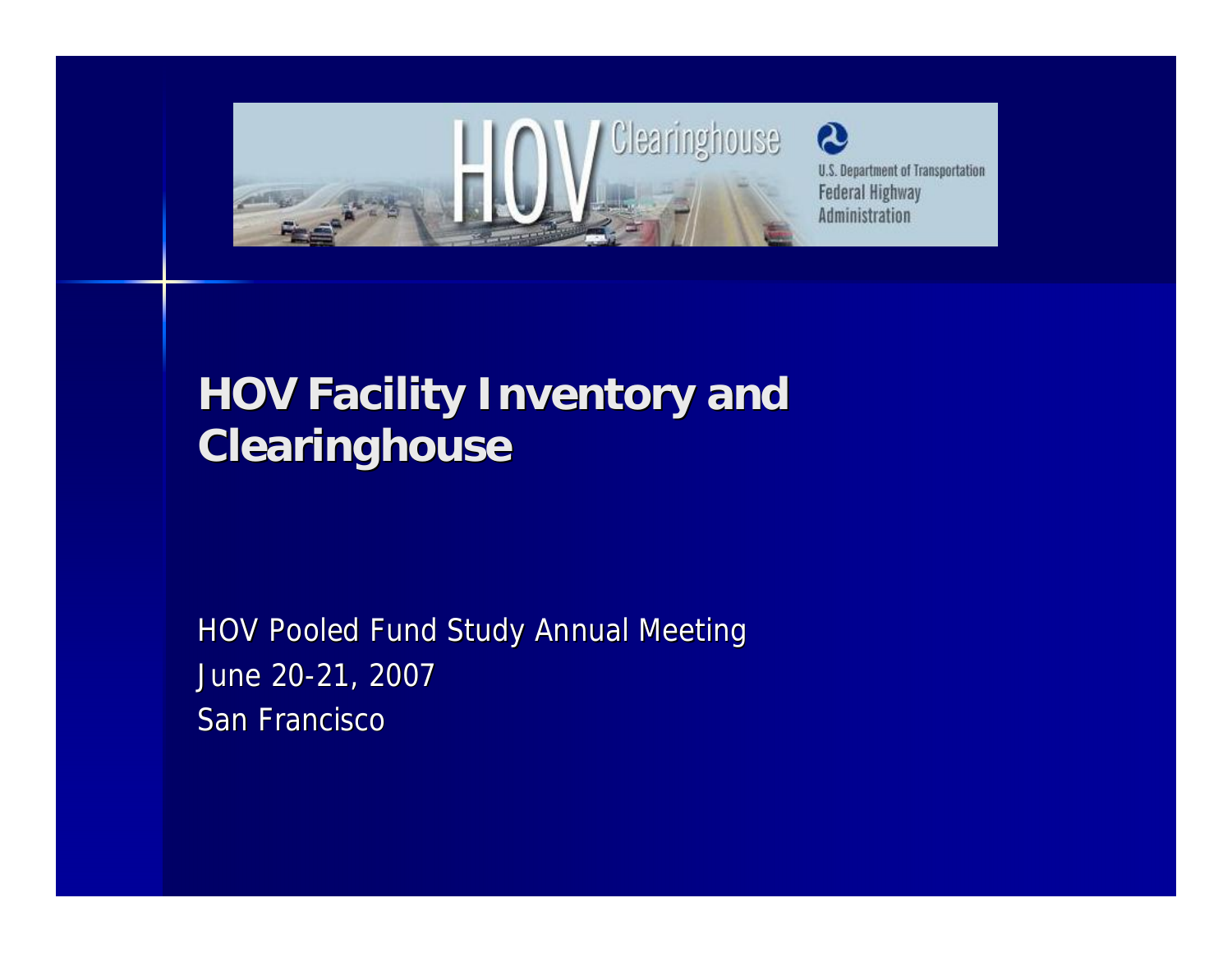# **Project Purpose**

■ Create, support, and maintain a central clearinghouse (i.e., a managed website) within the existing HOV PFS website and linked or replicated on the appropriate FHWA website



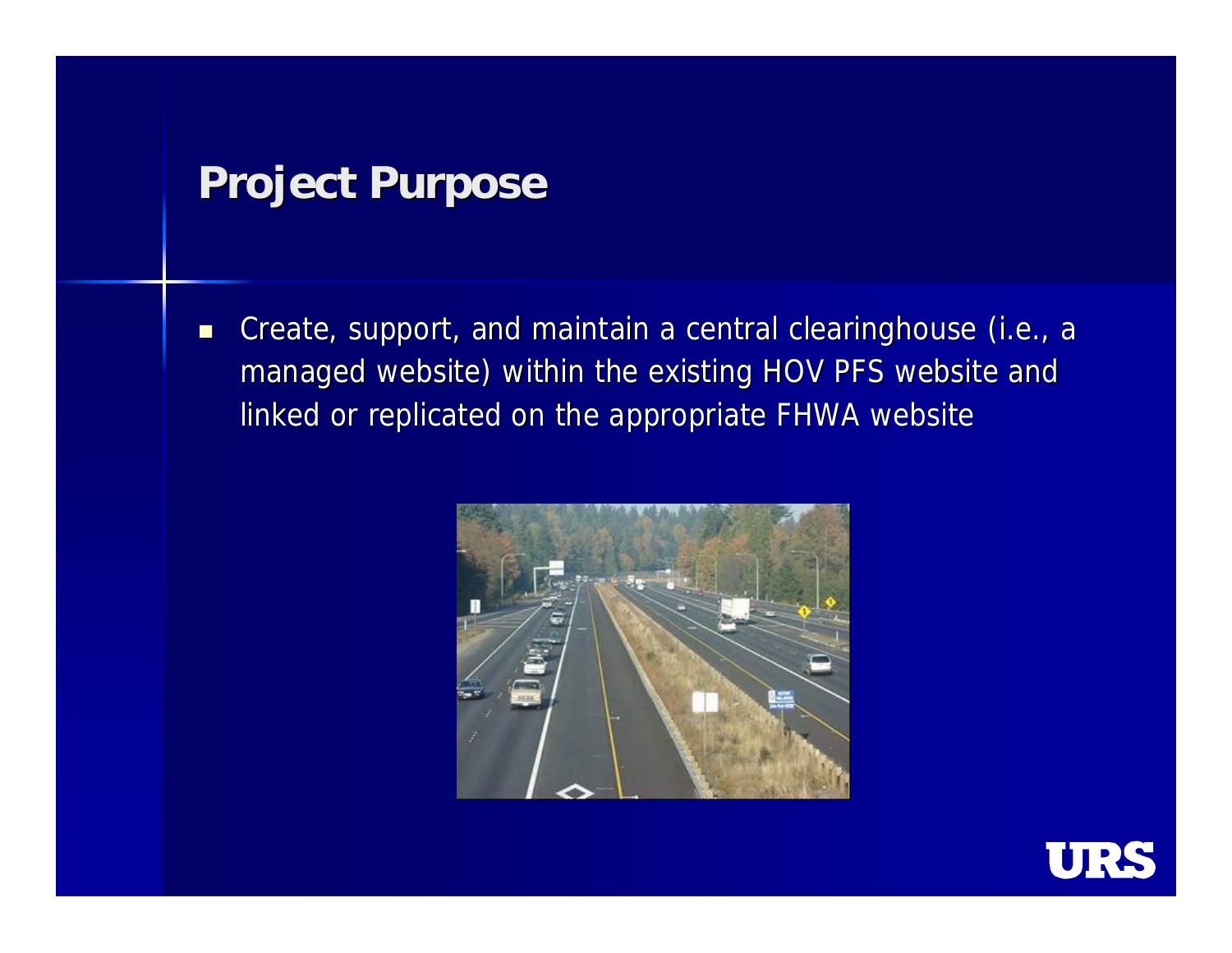## **Project Objectives**

- Develop a comprehensive and interactive database of existing and planned HOV facilities in North America and American territories, broken out by "Highway" and "Arterial" classifications
- Develop a web-based repository of significant and relevant documents and products related to HOV facilities



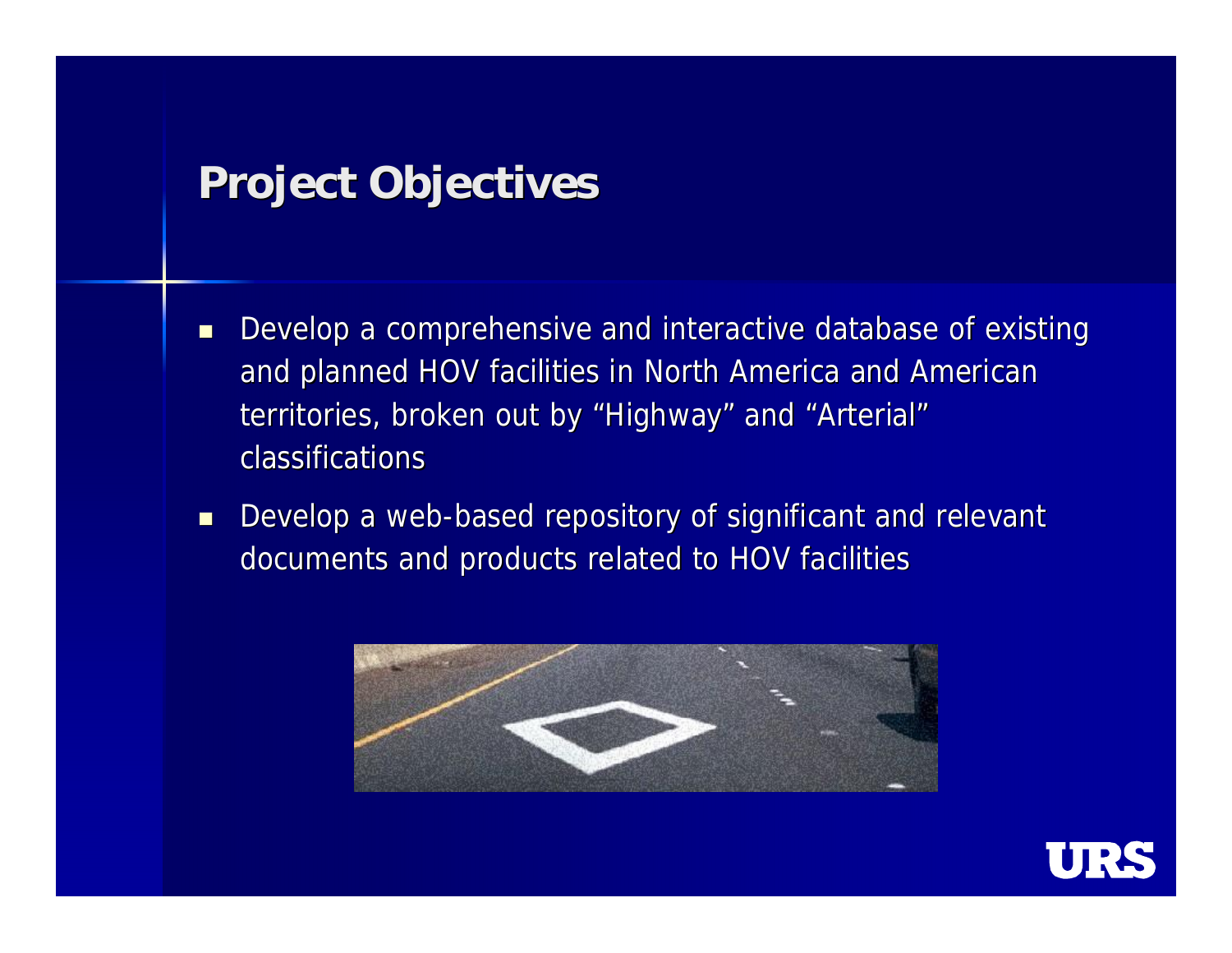### **Intended Audience**

- **The public, representative state DOTs, Metropolitan Planning** Organizations, transit agencies, enforcement agencies and others having a role or interest in the planning, design, development, management, and operation of HOV facilities
- **Targeted end users are the public, planners, managers and** policy-makers of HOV operating agencies

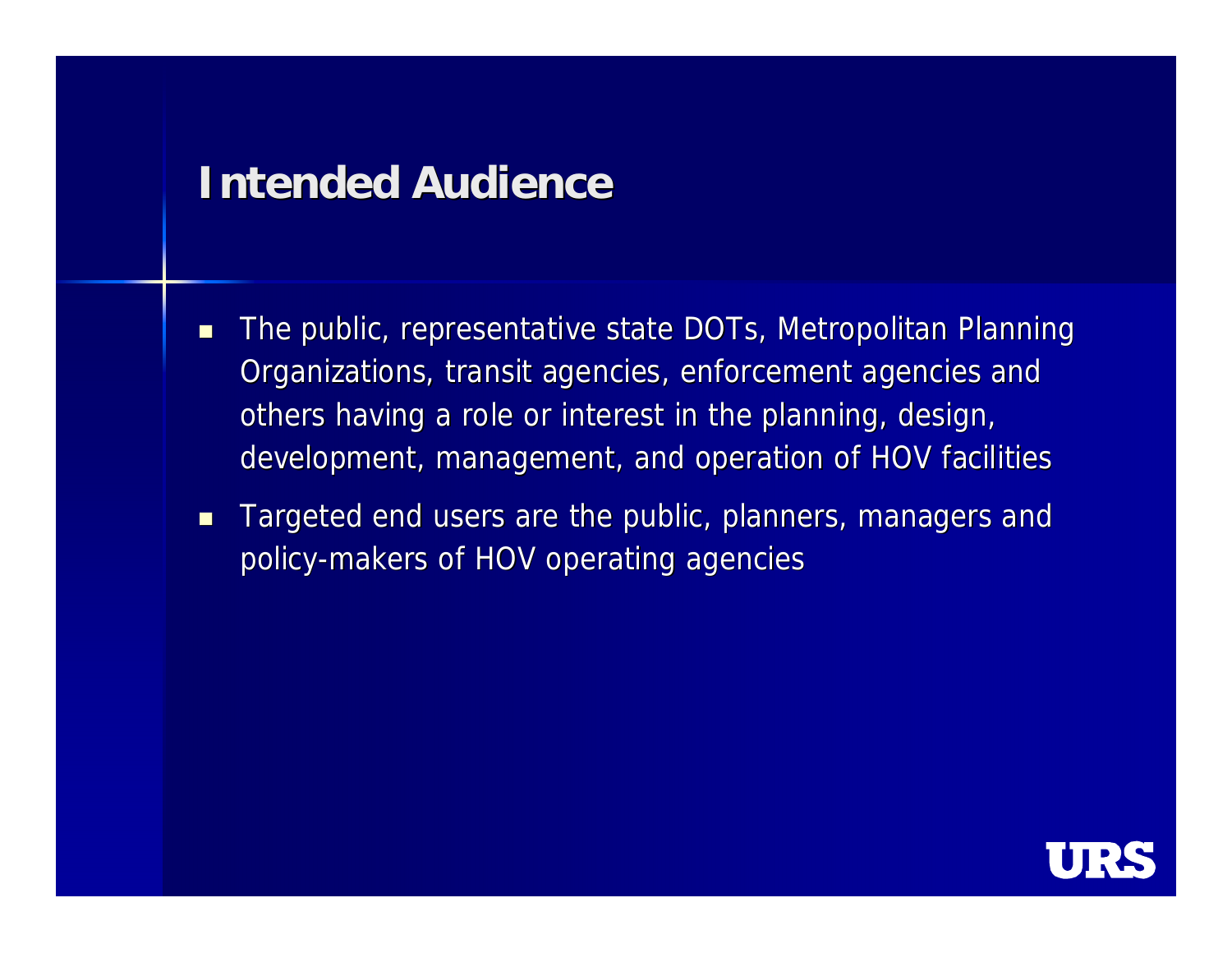# **Project Status**

### **Tasks Completed**

- Updates of the HOV facility databases
- Clearinghouse website design
- Development and test of web-based facility inventory

#### **Current Tasks**

- Clearinghouse administrative functions
- Updating "Resources" page
- $-$  Outreach materials

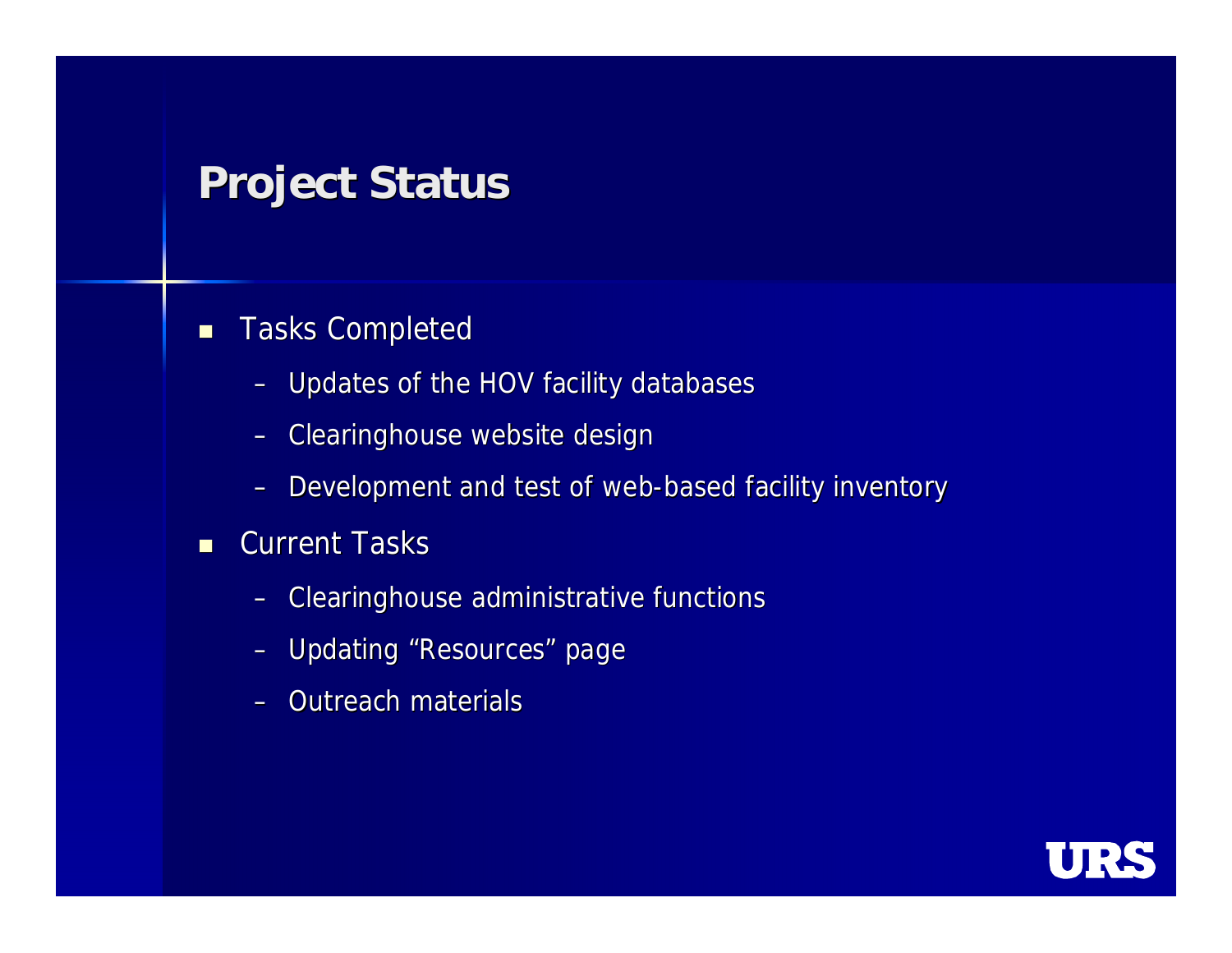## **Clearinghouse Overview**

U.S. Department of Transportation<br>Federal Highway Administration

#### FHWA Home | Feedback



2 **U.S. Department of Transportation Federal Highway Administration** 

Home | HOV Facility Inventory | Resources

| Calendar                |
|-------------------------|
| <b>Discussion Forum</b> |
| <b>Contact Us</b>       |
| <b>FAQ</b>              |
| Login                   |
| Logoff                  |
| Links                   |

#### Welcome to the HOV Clearinghouse

Welcome to the High Occupancy Vehicle (HOV) Clearinghouse Website. You will find a wealth of information about HOV systems and the most recent activities. This website is a central clearinghouse that houses a comprehensive and interactive database of existing and planned HOV facilities in North America and American territories, broken out by "Freeway" and "Arterial" classification, and a repository of significant and relevant documents and products related to HOV facilities. The HOV Clearinghouse is also intended to facilitate the sharing of information among practitioners and the dissemination of innovative tools, processes, problem solving efforts and capacity building efforts to assist HOV practitioners in performing their duties and achieving the goals and objectives of their respective HOV facilities. The development of the HOV Clearinghouse is sponsored by the Federal Highway Administration (FHWA) and the HOV Pooled Fund Study.

**OFHWA** 

Last modified: June 7, 2007 FHWA Home | Operations Home | HOV Pooled-Fund sutdy Home | Privacy

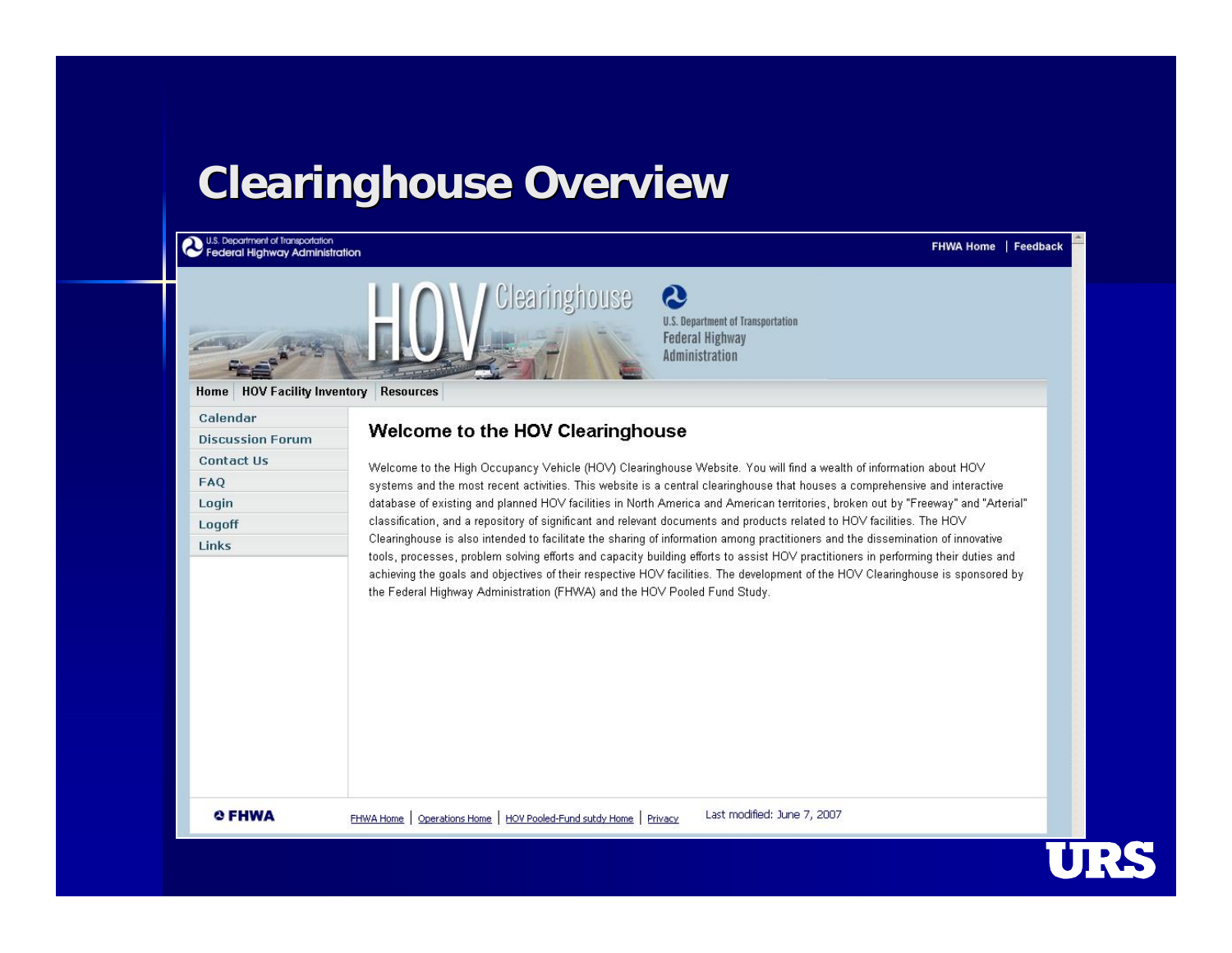# **Clearinghouse Website: Navigation**

### **Top Menu**

- Home
- Facility Inventory
- Resources
- Calendar
- Discussion Forum
- Contact
- FAQs
- Links
- Login



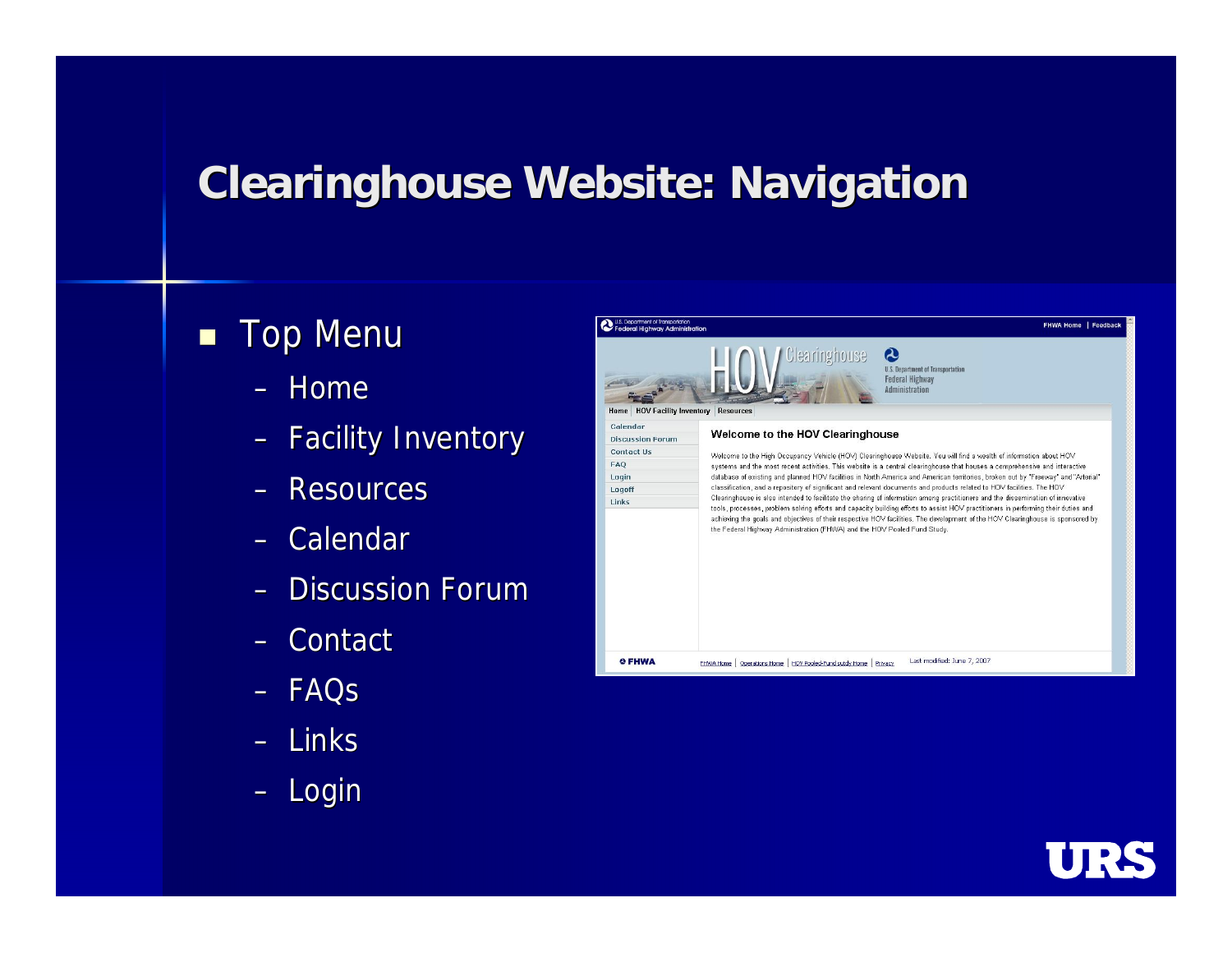# **Facility Inventory**

- Worked with Parsons Brinkerhoff and McCormick Rankin Corporation to update highway and arterial HOV databases that have already been compiled
- **Collected additional information to expand inventory** databases







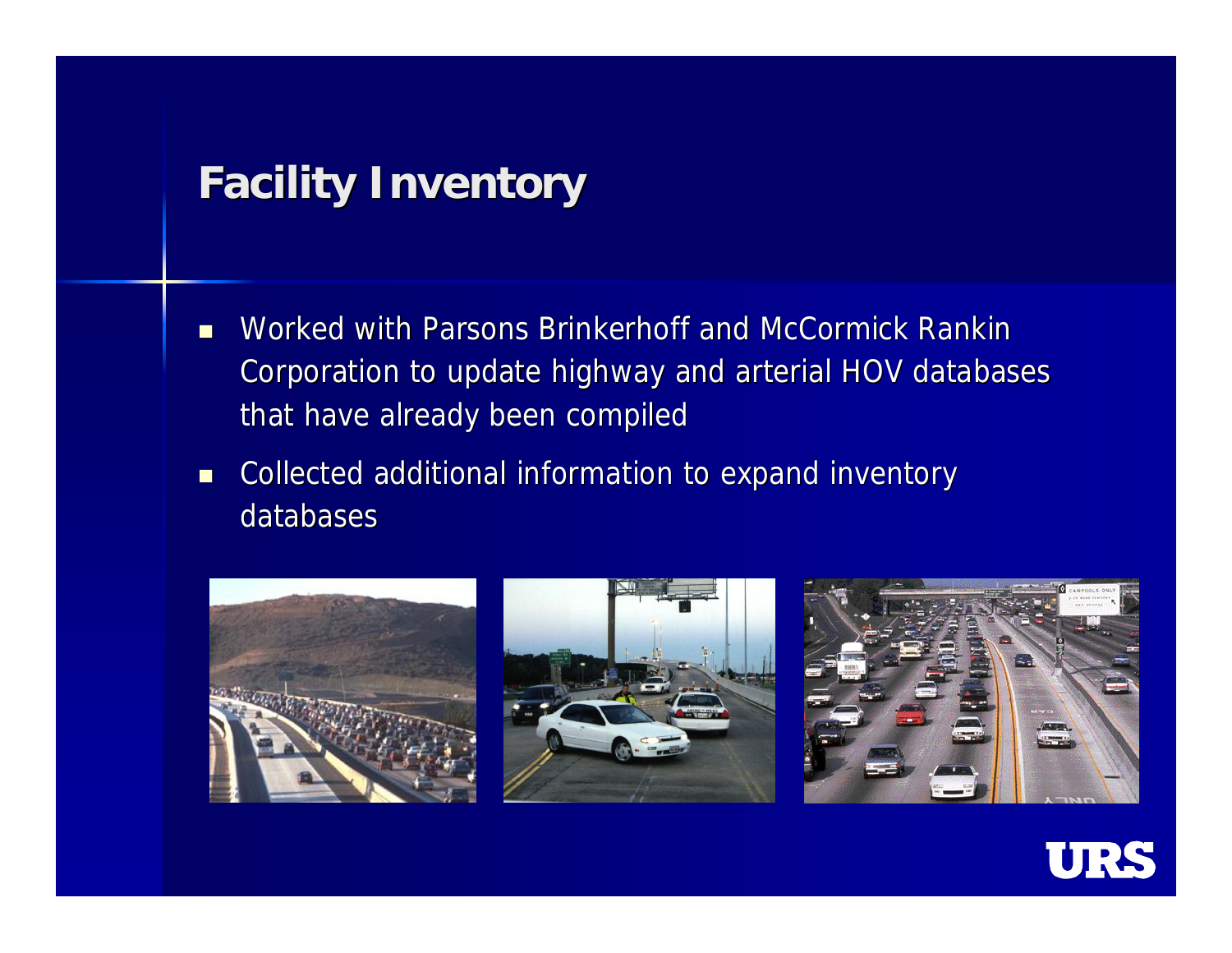# **Facility Inventory Data Fields**

#### **Location/Route Information**

- State/Province (e.g. North Carolina)
- City/County (e.g. Charlotte/Mecklenburg)
- Urban Area (e.g. Charlotte)
- Road (e.g. I-77)
- Segment (e.g. I-277 to I-485)
- **Facility Information** 
	- Type (e.g. Concurrent flow)
	- Separation (e.g. Pavement markings)
	- Intermediate Access (e.g. Continuous)
	- Date Opened (e.g. 2004)
	- Status (e.g. Open)



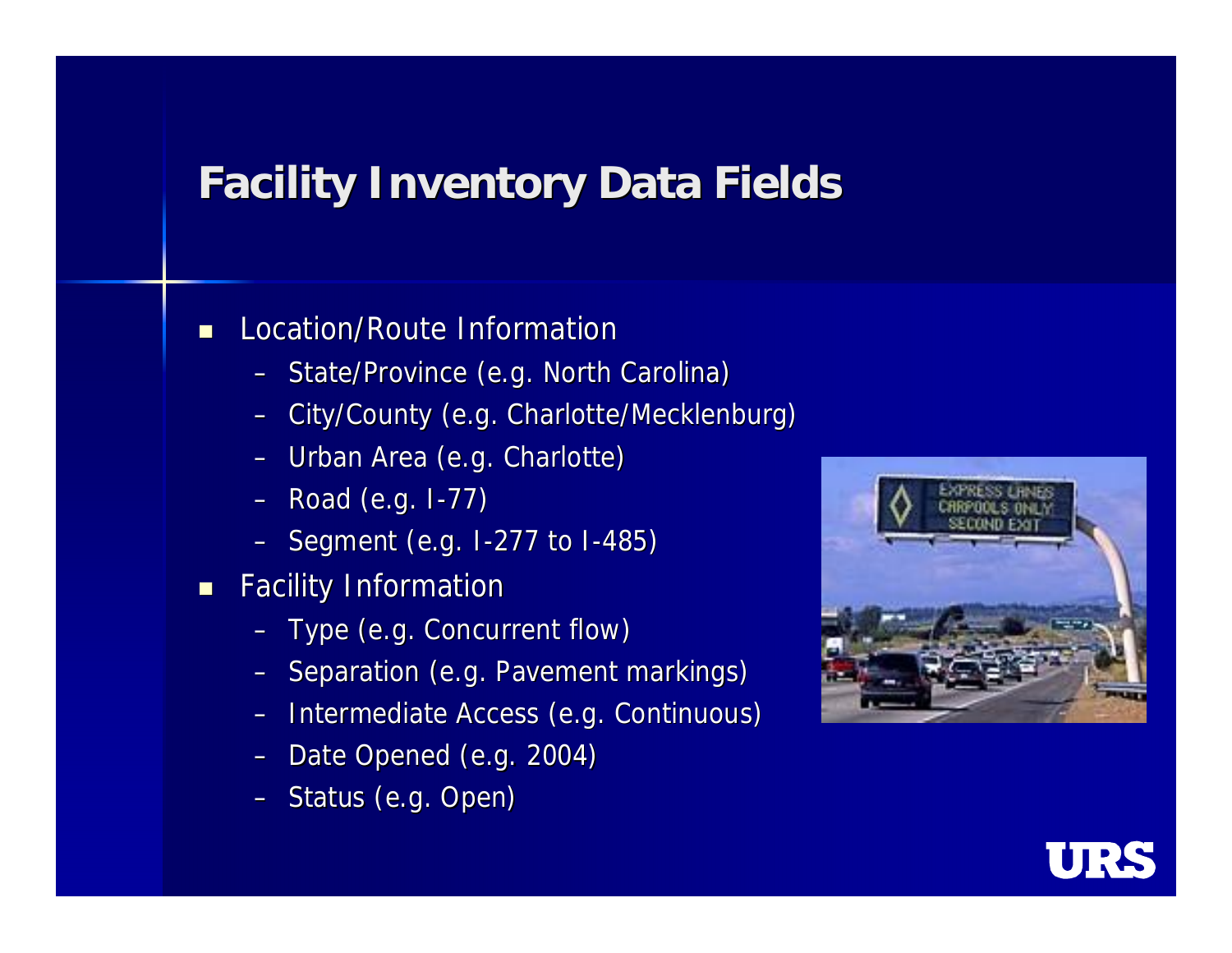# **Facility Inventory Data Fields (Cont.)**

### **Facility Information**

- No. of HOV Lanes
- No. of General Purpose Lanes
- Length (in km and miles; and in lane-km and lane-mile)
- Eligibility (HOV, Toll, Motorcycle, Taxi, Special Fuel, Others)
- Hours of Operations
- Changes Since Opening
- **Nolumes** 
	- HOV Peak Hour Volumes (by AM and PM Peaks, and by Carpool, Bus, and Others) and Others)
	- HOV Peak Hour Persons (by Carpool, Bus, and Others)
	- Peak Hour Volumes in GP Lanes

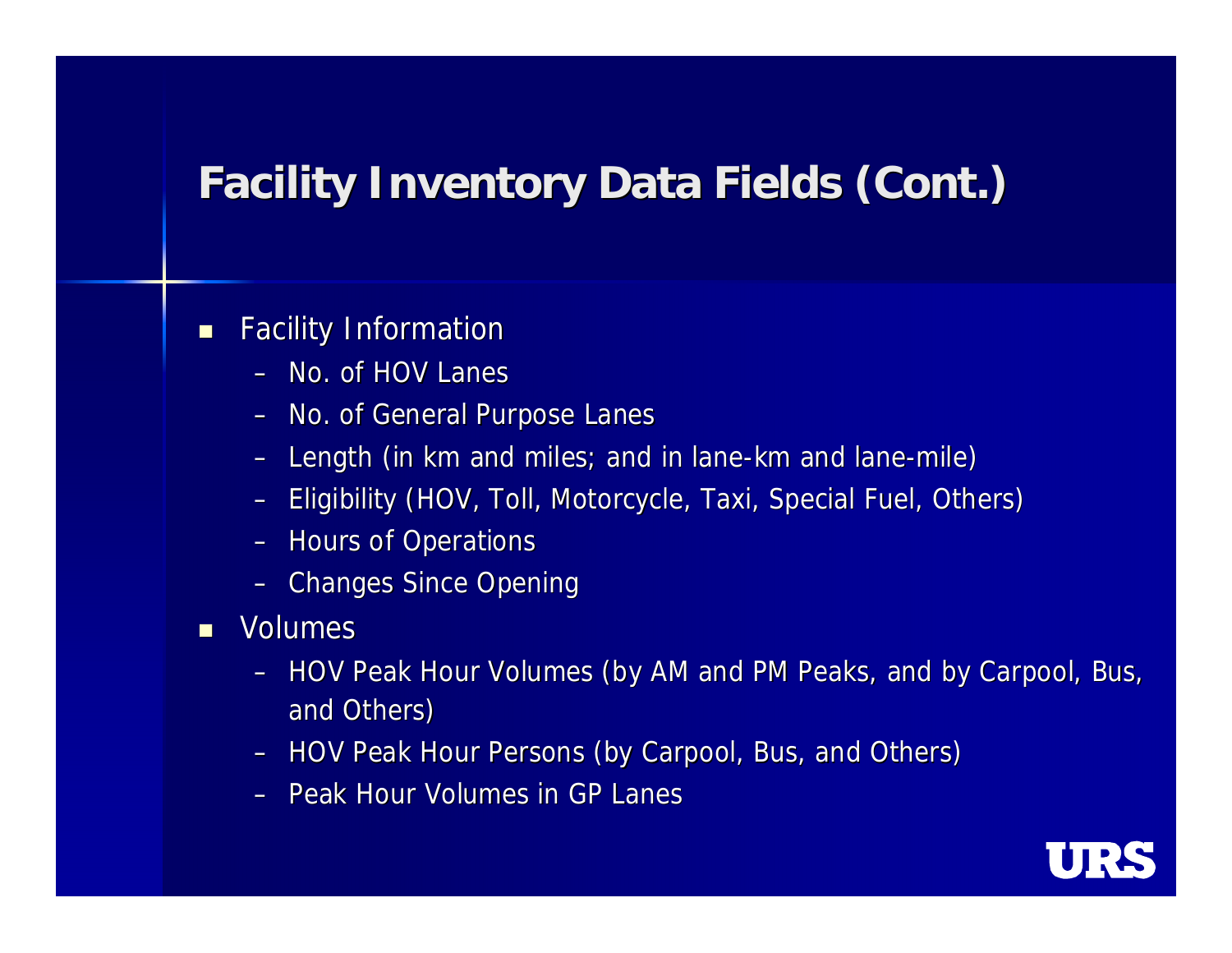# **Facility Inventory Data Fields (Cont.)**

### **Niolation and Fines**

- Peak Hour HOV Lane Violators and Violation Rate
- Violation Penalty
- Fine Revenue
- **C** Other Information
	- Peak Hour Travel Time Savings in HOV Lane
	- Responsible Agency
	- Internet Site
	- Agency Contact
	- Other Notes



URS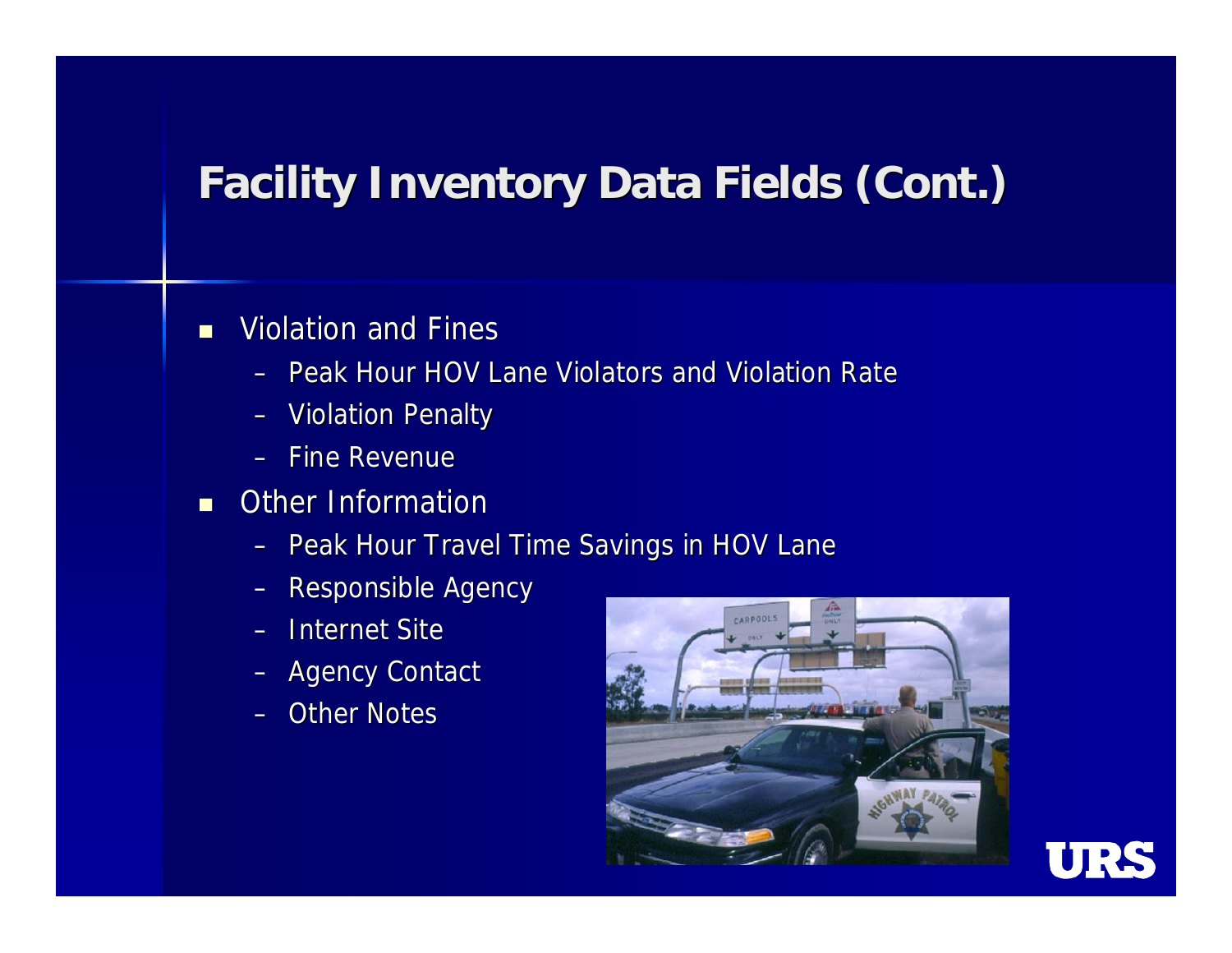#### + - - - 0 0 4 0 & 3 5 + 9 E + 5 K

| U.S. Department of Transportation<br><b>Federal Highway Administration</b> | <b>FHWA Home</b><br>Feed                                                                                                                                                                                                                                                                                                                                                                                          |  |  |  |  |  |  |  |  |  |  |  |  |  |
|----------------------------------------------------------------------------|-------------------------------------------------------------------------------------------------------------------------------------------------------------------------------------------------------------------------------------------------------------------------------------------------------------------------------------------------------------------------------------------------------------------|--|--|--|--|--|--|--|--|--|--|--|--|--|
| <b>HOV Facility Inventory</b><br>Home                                      | ഭ<br>Clearinghouse<br><b>U.S. Department of Transportation</b><br><b>Federal Highway</b><br>Administration<br><b>Resources</b>                                                                                                                                                                                                                                                                                    |  |  |  |  |  |  |  |  |  |  |  |  |  |
| Calendar                                                                   |                                                                                                                                                                                                                                                                                                                                                                                                                   |  |  |  |  |  |  |  |  |  |  |  |  |  |
| <b>Discussion Forum</b>                                                    | HOV FACILITY INVENTORY                                                                                                                                                                                                                                                                                                                                                                                            |  |  |  |  |  |  |  |  |  |  |  |  |  |
| <b>Contact Us</b>                                                          | HOV facilities refer to roadways or roadway elements that are restricted to use by other high occupancy vehicles such as carpools,                                                                                                                                                                                                                                                                                |  |  |  |  |  |  |  |  |  |  |  |  |  |
| FAQ                                                                        | vanpools, or transit during pre-defined time periods. This HOV facility inventory contains information on existing and planned HOV<br>facilities on both controlled access highways and surface street arterials in North America and American territories.                                                                                                                                                       |  |  |  |  |  |  |  |  |  |  |  |  |  |
| Login                                                                      |                                                                                                                                                                                                                                                                                                                                                                                                                   |  |  |  |  |  |  |  |  |  |  |  |  |  |
| Logoff                                                                     | This page allows you to view the entire list of existing and planned HOV facilities, download the entire facility database, and search and<br>generate a customized report for specific HOV facilities by user-defined criteria. A list of glossary provides the description of the                                                                                                                               |  |  |  |  |  |  |  |  |  |  |  |  |  |
| Links                                                                      | information included in the database.                                                                                                                                                                                                                                                                                                                                                                             |  |  |  |  |  |  |  |  |  |  |  |  |  |
|                                                                            | View the List of HOV Facilities (with selected data fields)                                                                                                                                                                                                                                                                                                                                                       |  |  |  |  |  |  |  |  |  |  |  |  |  |
|                                                                            | Download Comprehensive Facility Inventory                                                                                                                                                                                                                                                                                                                                                                         |  |  |  |  |  |  |  |  |  |  |  |  |  |
|                                                                            | Search and Generate a Customized Report                                                                                                                                                                                                                                                                                                                                                                           |  |  |  |  |  |  |  |  |  |  |  |  |  |
|                                                                            | Glossary                                                                                                                                                                                                                                                                                                                                                                                                          |  |  |  |  |  |  |  |  |  |  |  |  |  |
|                                                                            | The HOV Pooled-Fund Study and FHWA provide the resources to maintain this inventory. In order to include the most recent information,<br>the database will be updated approximately once every six months based on the information provided by volunteered agencies. Please<br>contact us to report any changes on existing and planned HOV facilities or if you have any questions or feedbacks on the database. |  |  |  |  |  |  |  |  |  |  |  |  |  |
| O FHWA                                                                     | Last modified: June 7, 2007<br>HOV Pooled-Fund sutdy Home<br>Operations Home<br>Privacy<br>FHWA Home                                                                                                                                                                                                                                                                                                              |  |  |  |  |  |  |  |  |  |  |  |  |  |

翻 -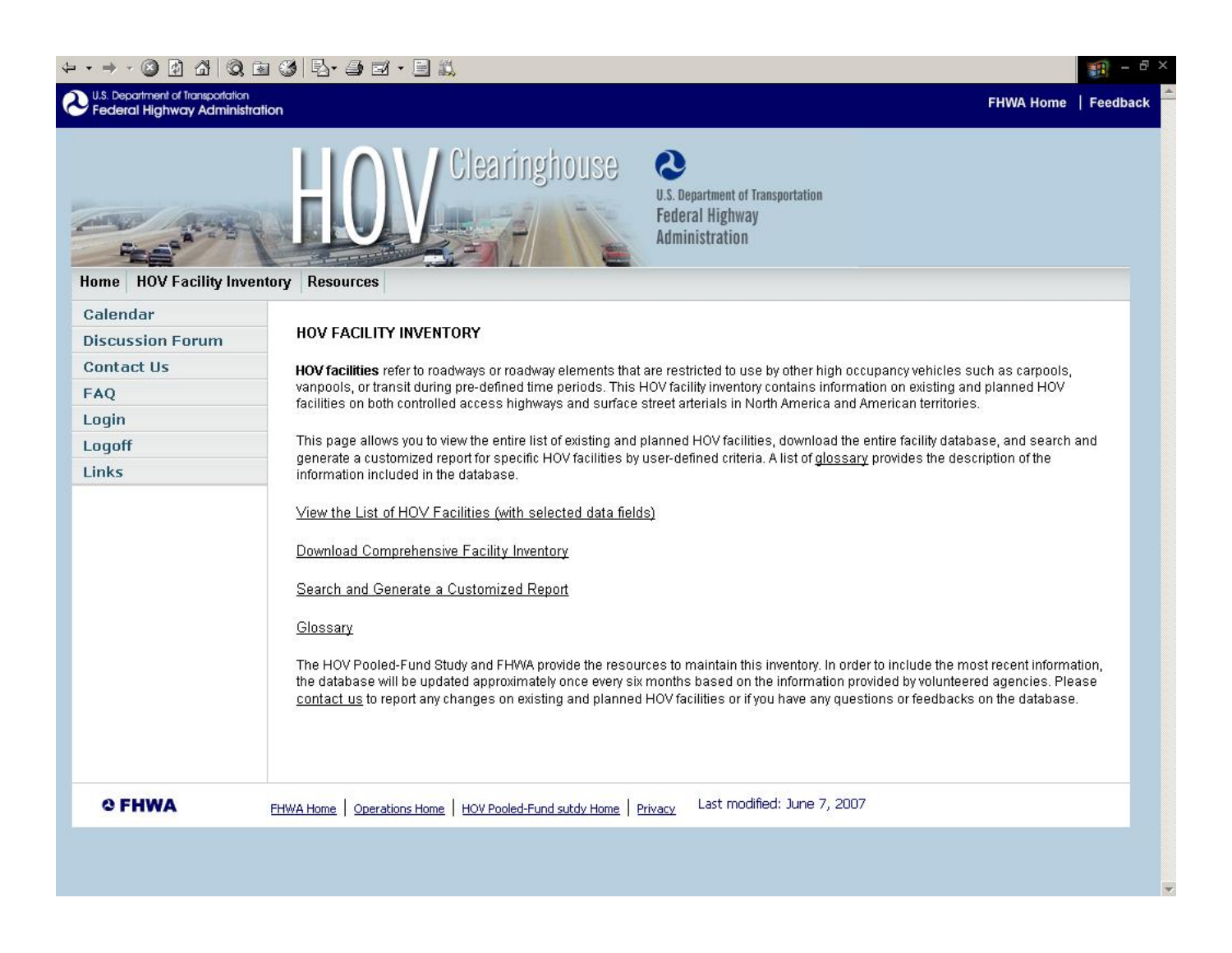#### $\begin{array}{cccccccccccccc} \displaystyle\leftrightarrow\bullet\end{array} \rightarrow \begin{array}{cccccccccccccc} \displaystyle\bullet\end{array} \begin{array}{cccccccccccccc} \displaystyle\bullet\end{array} \begin{array}{cccccccccccccc} \displaystyle\bullet\end{array} \begin{array}{cccccccccccccc} \displaystyle\bullet\end{array} \begin{array}{cccccccccccccc} \displaystyle\bullet\end{array} \begin{array}{cccccccccccccc} \displaystyle\bullet\end{array} \begin{array}{cccccccccccccc} \displaystyle\bullet\end{array} \begin{array}{cccccccccccccc} \displaystyle\bullet\end{array} \begin{array}{cccccccccccccc} \displaystyle\bullet\end{array} \begin{array}{cccccccccccccc} \displaystyle\bullet\$

**U.S. Department of Transporta** 

| <b>HOV Facility Inventory</b><br>Home                                    | <b>Resources</b>                                                                                                                                                                                                                                                                                                                                                                                                                 |                              |         |            |                    | Clearinghouse                              |                                                                                                                            | $\boldsymbol{\Omega}$<br><b>Federal Highway</b><br>Administration           |      | <b>U.S. Department of Transportation</b> |                                 |             |                              |                       |                                                                                                                                                                                                                                                |
|--------------------------------------------------------------------------|----------------------------------------------------------------------------------------------------------------------------------------------------------------------------------------------------------------------------------------------------------------------------------------------------------------------------------------------------------------------------------------------------------------------------------|------------------------------|---------|------------|--------------------|--------------------------------------------|----------------------------------------------------------------------------------------------------------------------------|-----------------------------------------------------------------------------|------|------------------------------------------|---------------------------------|-------------|------------------------------|-----------------------|------------------------------------------------------------------------------------------------------------------------------------------------------------------------------------------------------------------------------------------------|
| Calendar<br><b>Discussion Forum</b><br><b>Contact Us</b><br>FAQ<br>Login | $\blacktriangle$<br>HOV FACILITY INVENTORY LIST<br>The entire list of existing and planned HOV facilities is shown in the table below. For display purpose, only selected information is<br>presented for each facility. For the comprehensive inventory database, please go to Download Comprehensive Facility Inventory page.<br>To search for specific facilities, please go to Search and Generate a Customized Report page. |                              |         |            |                    |                                            |                                                                                                                            |                                                                             |      |                                          |                                 |             |                              |                       |                                                                                                                                                                                                                                                |
| Logoff<br>Links                                                          | State/Province City/Count Urban                                                                                                                                                                                                                                                                                                                                                                                                  |                              |         | Class      | Road               | Segment Type                               |                                                                                                                            | Seperatio Status                                                            |      | <b>HOV</b><br>Lanes                      | Route<br>$\overline{\text{mi}}$ | <b>High</b> | Hours<br>of<br>Operation     | Responsible<br>Agency | Other Notes<br>Avg auto<br>occupancy up 1.32-<br>1.39 on Centre St;                                                                                                                                                                            |
|                                                                          | Alberta                                                                                                                                                                                                                                                                                                                                                                                                                          | Calgary                      | Calgary | Arterial   | Centre<br>St North | 3rd Ave<br>South -<br>22nd<br>Ave<br>North | Curb<br>lane in<br>tidal flow<br>$(3+1)$<br>operation<br>on 4 lane<br>major<br>arterial&bridashed<br>feeding<br><b>CBD</b> | Standard<br><b>TAC</b><br>signage,<br>pavement<br>diamond.<br>lane<br>lines | Open |                                          |                                 | $2 2+$      | AM and<br><b>PM</b><br>Peaks | City of<br>Calgary    | bus ridership up<br>56% from pre-bridge<br>closure (23% since)<br>bridge re-opening);<br>total volume down<br>32% from pre-bridge<br>closure; speed limit<br>is 50<br>km/h;enforcement<br>agency is Calgary<br>Police; project cost<br>\$0.5 M |
|                                                                          | <b>Arinon-</b><br>ч                                                                                                                                                                                                                                                                                                                                                                                                              | Phoenix /<br><b>Miniconn</b> | Bhoonie | Habonal 17 |                    | <b>Thomas</b><br>Road to<br>Loop<br>101    | Concurrer<br>Connational Director                                                                                          |                                                                             | Onon | ۰                                        | 10 K                            |             | loa <i>m</i>                 | Adapted DOT           | Averages were<br>provided based on<br>multiple data points<br>for all traffic count<br>linformation                                                                                                                                            |

翻-日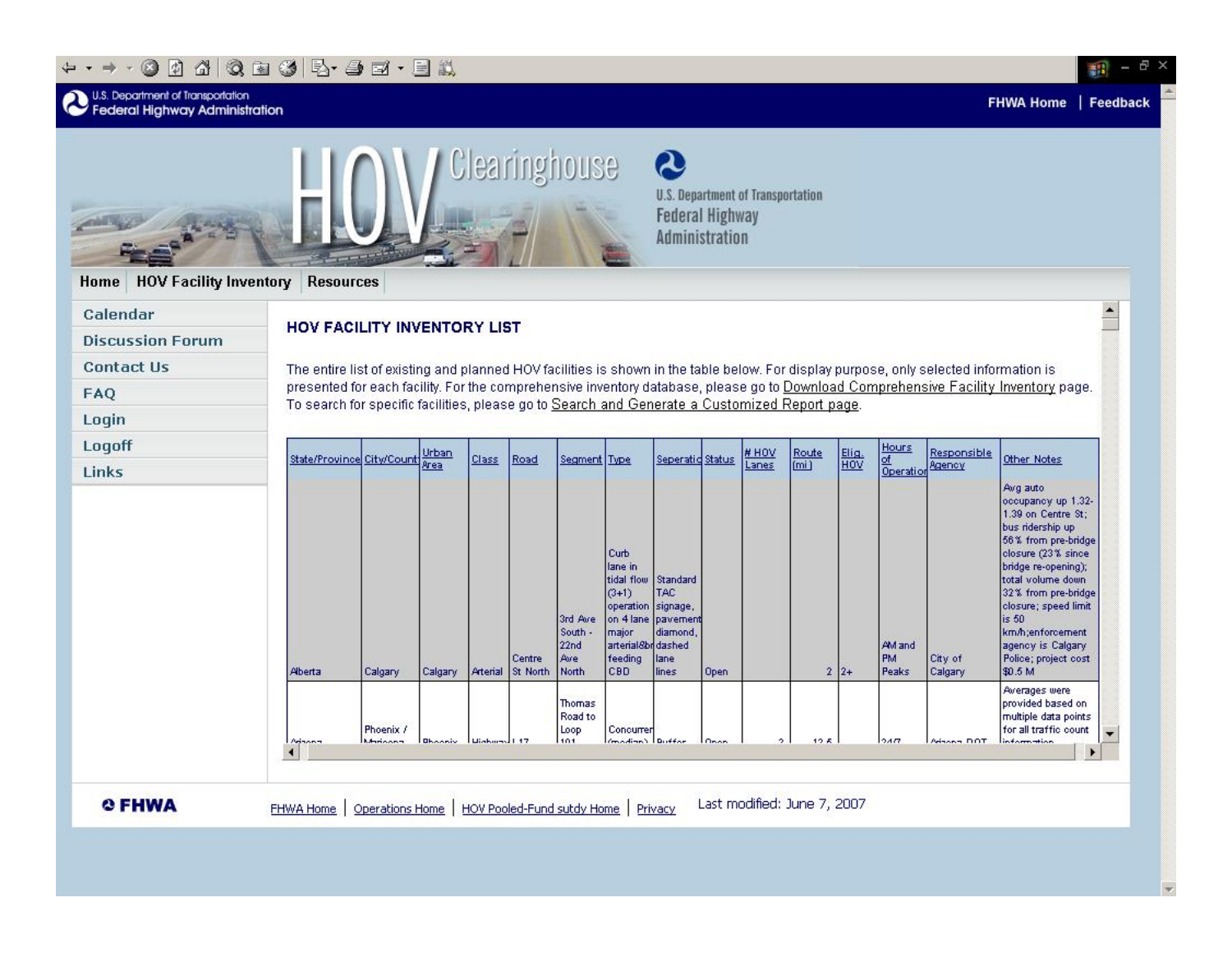#### + - → · ⊙ 0 4 0 ± 3 E + 3 E + E #



甜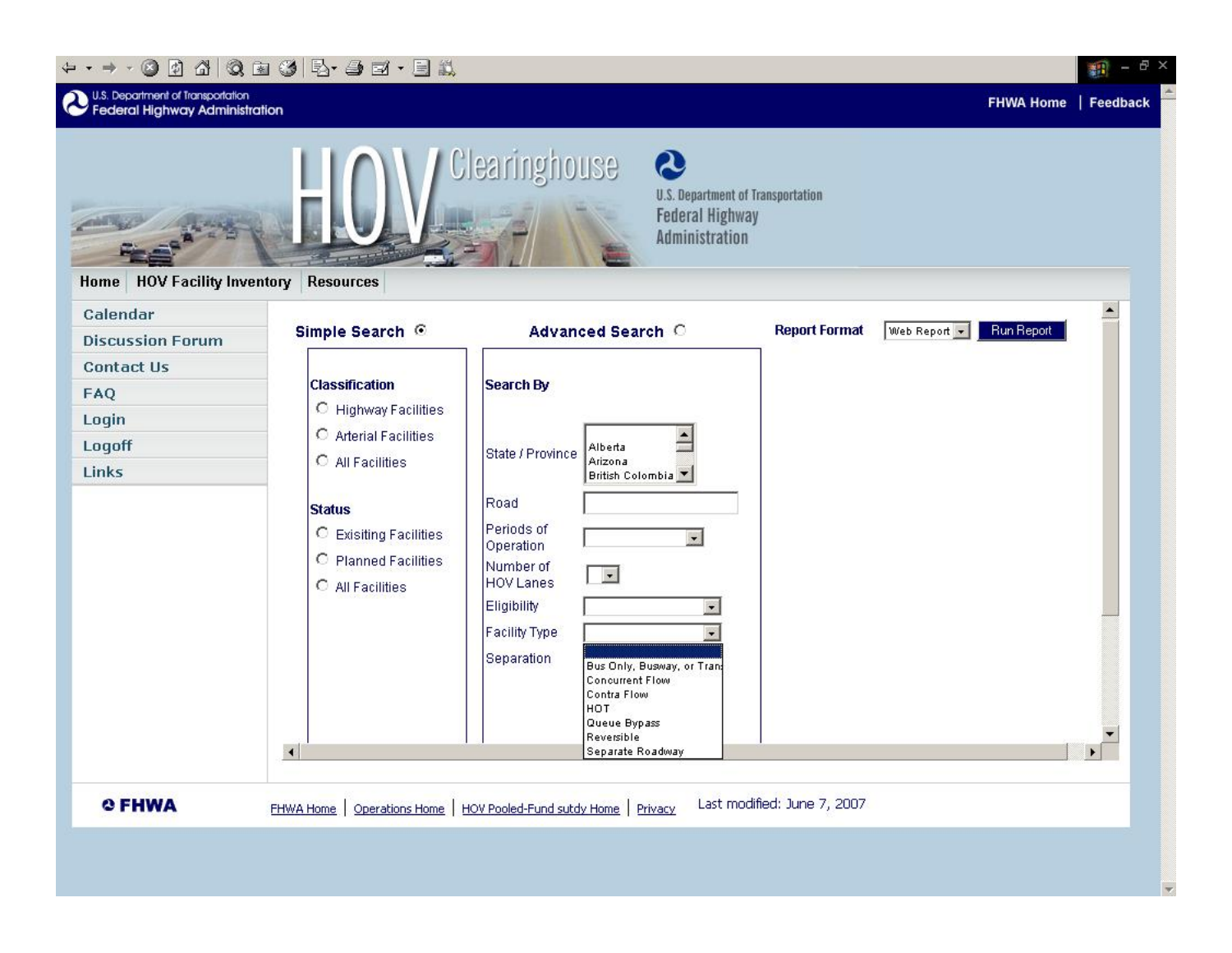#### $+ \rightarrow + \odot$ n a o e g b  $\rightarrow + \odot$ n.

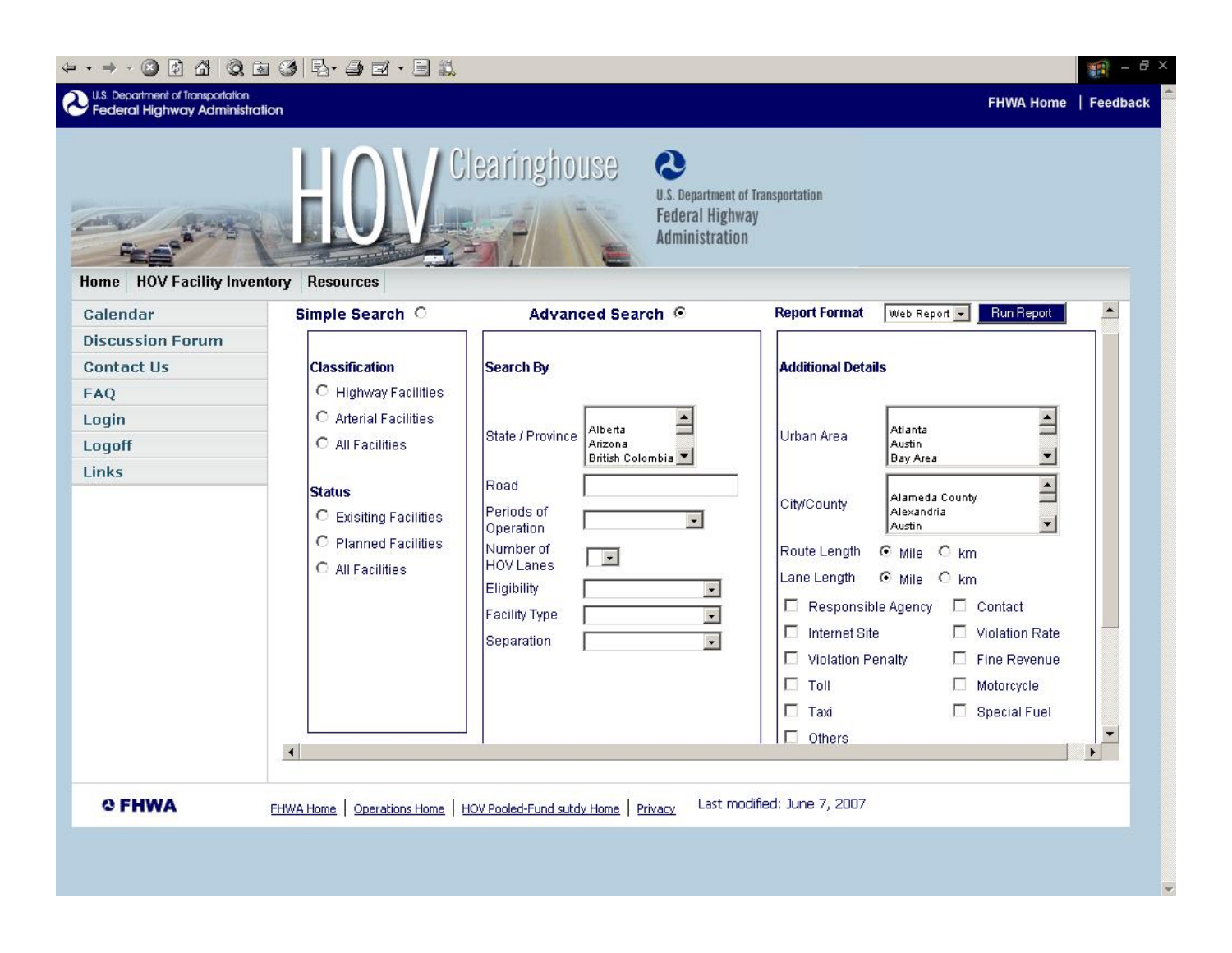# **Challenges**

- **Agency Contacts** 
	- Identification
	- Staff Turnover
- **Information Accuracy** 
	- Significant effort for data collection and verification
- Data Format and **Consistency**



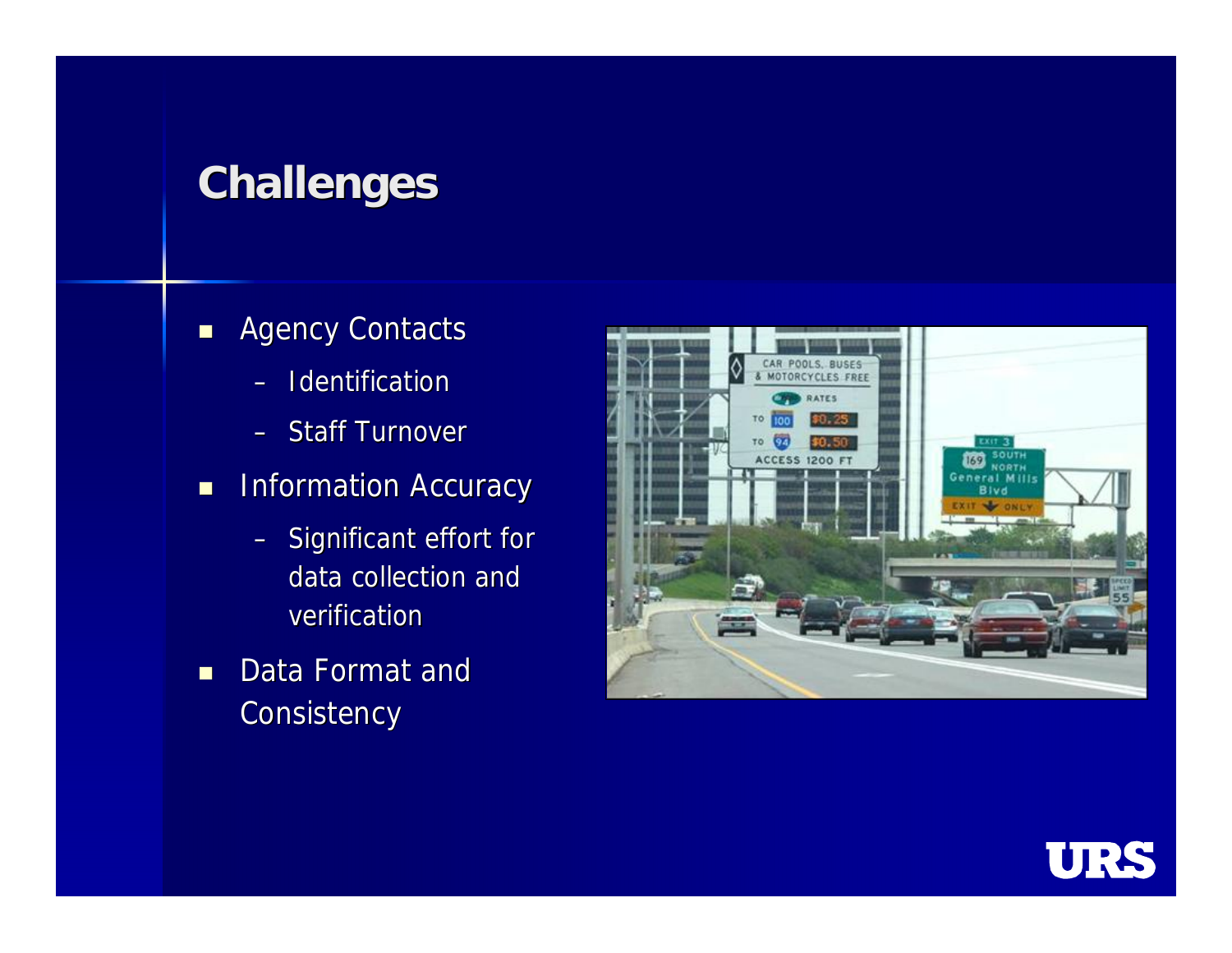# **Next Steps**

- **IMPLEMENT WEBSITE Administrative Functions**
- **Long-Term Support and Maintenance Plan: September 2007**
- **Final Delivery of Website: October 2007**
- Outreach Materials (Presentation, Fact Sheet, and FAQ's): October 2007